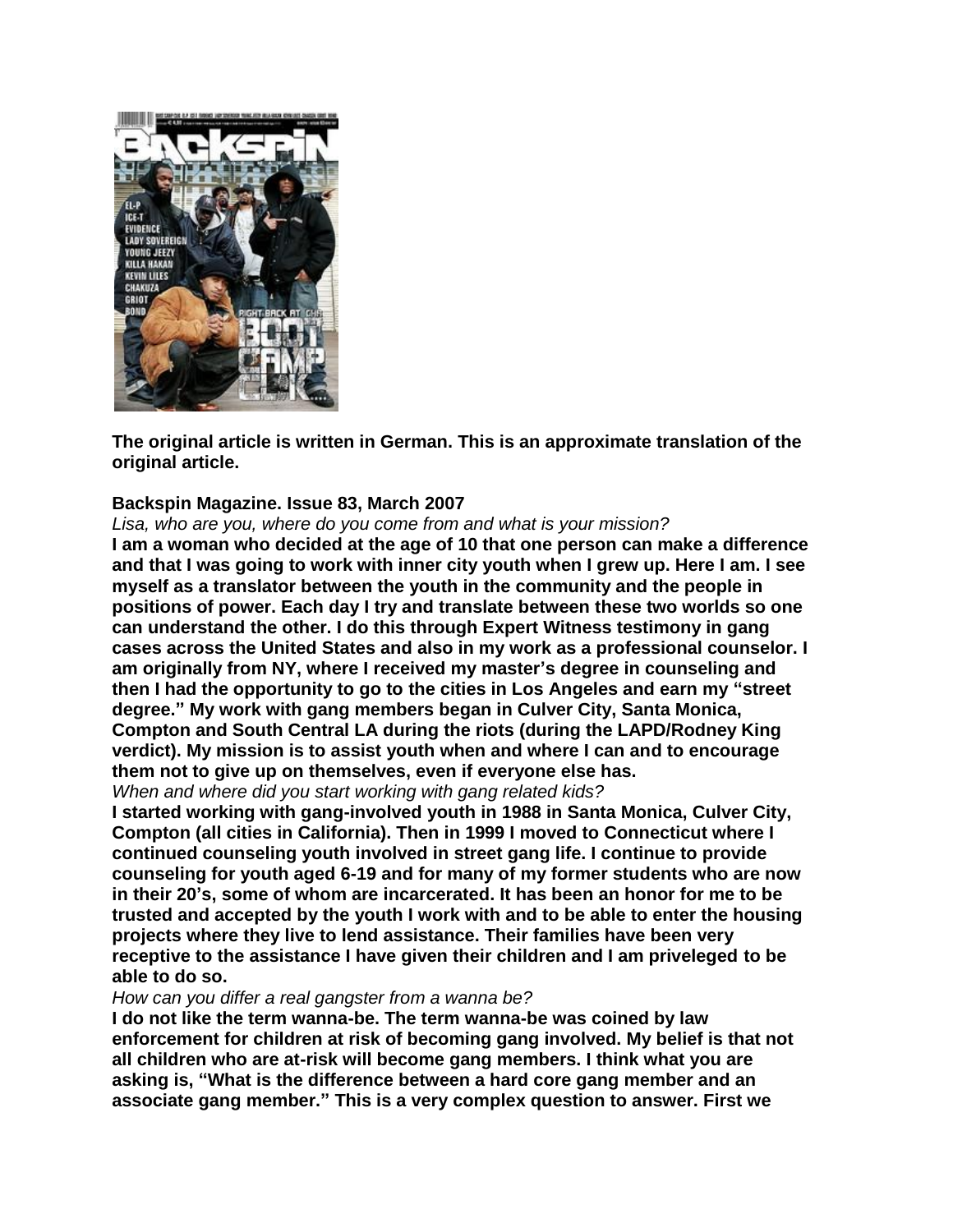**have to know what type of gang we are referring to: a supergang (made up of 1,000 or more members and membership crosses state lines) or a hybrid gang (gangs that start up in cities and towns and use some of the culture from the supergangs but they are in not affiliated with them). Once you know which type of gang we are talking about then your question can be answered.**

**A supergang (MS13; Latin Kings; some Crip and Blood sets, etc) usually has their own strict rules of membership and conduct. Hard core gang members will follow those rules and expectations above all else. The gang is their family and the gang comes first. Most of their actions are to benefit their gang and there is a deep sense of loyalty to their gang and fellow gang members (homies, bros, cuz, B). Most of their life is spent trying to profit their gang, either financially or otherwise. Some gang members will hold a legal job and some will not. I have seen both situations. Hard core gang members live for the gang and die for the gang and will never deny their affiliation or loyalty. The United States is a big country so hard core gang members present themselves differently in different parts of the United States. What a hard core gang member may do is different in New York than Los Angeles.**

**Those At-Risk for gang membership are young people who have been exposed to gang life due to their neighborhood or their family or their friends. Because of the exposure to the gang life there is a risk they may become gang-involved.**

**However, many do not, or if they do only remain involved for a short period of time (1-2 years). These young people (aged 5 and up) will often dress like the gang members in their area, may use their handsigns and terminology, however, their loyalty is not to the gang. They will participate for a brief while and then move onto other things, often leaving gang life behind.**

*You have founded your own company.. Do communities with gang problems call you or do you advise them?*

**Lisa Taylor-Austin, MS Ed., NCC, LPC, LMHC, LLC is the name of my business. The website is www.gangcolors.com There are a number of services that we provide: individual mental health counseling, mental health evaluations, presentations and workshops, expert witness testimony in criminal court cases across the United States, and consultation. We have been asked to consult with Harvard University, Yale University, and many agencies that serve the public. Anyone who seeks our services may contact us. We only accept work that we feel qualified to assist in.**

*Do you work in every community, parts like Compton, South Central, Brooklyn... or do you rather work in small communities?*

**I have worked in Santa Monica, CA; Culver City, CA; South Central, CA; Rochester, NY and Bridgeport, CT. These are all cities and very different from one another. I partner with colleagues in other cities like: Leroy Fogle (Rainbow Youth Services, website: www.rainbowgpp.com ) in Schenectady, NY and Ramont Williams in Las Vegas, Nevada. Both of these men are former gang leaders who are now working to bring positive services to youth in the cities where they live. Partnering with these men is vital as they have first hand experience with gang life, prison and drugs. Through their own hard work, they have become change agents of peace. It is always best to "go to the source" when working with gangs…the gang members and former gang members themselves can be the most helpful at times. I don"t believe professionals utilize them enough…after all, gang members are the experts!**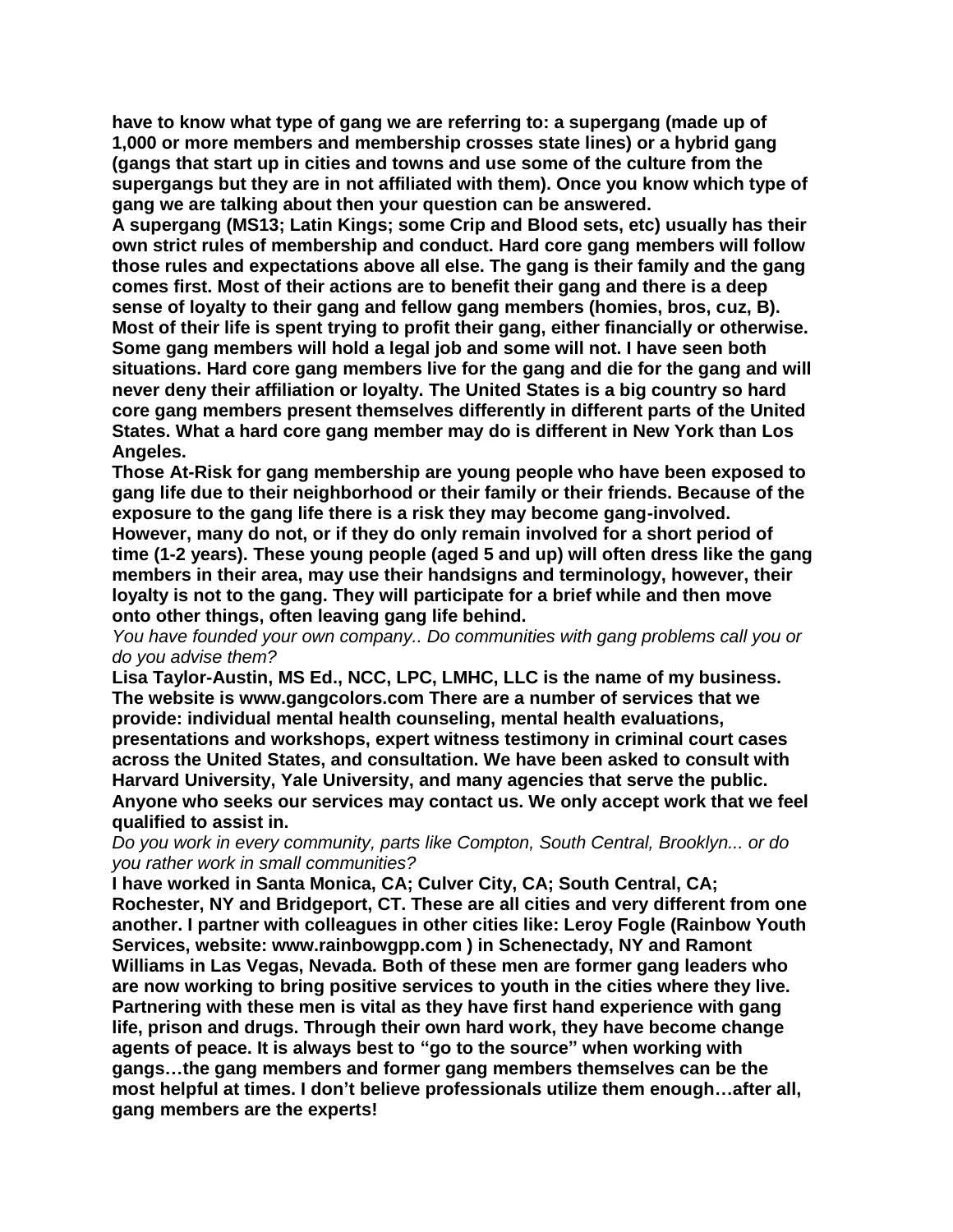*Are organized gangs an all US-American problem or have you any experiences outside the USA with organized gangs?*

**Gangs are not just an American Problem. There are gangs in every part of the world and in most countries. Brazil, Germany and El Salvador are just a few examples of other countries that have gang problems. We are looking to provide training to agencies outside the USA in the future.**

*It's obvious, that you intervene into gang politics. Ain't this field too dangerous for you?* **I try not to intervene in gang politics but sometimes I am allowed to. I use the word "allowed" because I am only able to do as much intervention as a gang or their leaders allow me to. There are unspoken rules I must follow and respect and trust must be earned. This question is why it is important to know if you are working with a supergang or a hybrid gang. Hybrid gangs are more willing to accept or seek out assistance.**

**Some people come to me for confidential professional counseling. Other clients (schools, professionals) come to me for education about gangs. As an expert witness in court I educate the jury and/or judge about gangs and gang issues. It is the jury and/or the judge who then make the decisions about what the outcomes will be. When gang members I am working with are planning on attacking (green light) a rival gang, I may ask members to think about the consequences of their potential behavior, both for them and their gang. I may ask them to explore other options or possibilities. But ultimately it is their decision to make the choice to be violent or not. I am not trying to change people…just helping them looking at all the options and get them thinking about things. People control their own destiny. I try and serve as a guide or translator between the world of the streets and the mainstream culture.**

*You work with police officials, although every kid in the ghetto knows about police brutality and criminality. That means, you act on both fields, gang related kids and police officials on the other side. How does that work?*

**That is a good question. I have provided training to some police officials, when hired.**

**As you can imagine, counseling has a high degree of confidentiality. In counseling there is a strict ethical and legal process I follow in regard to sharing information. The client has to give me written permission to share any information about them. They control what is and is not shared. I also exercise professional judgment about what is and is not going to be shared. The ethics of my profession are basically to "do no harm" to clients and I take this very seriously.**

*Can you describe, why military families are often major catalysts for gang activities in the US?*

**Often what happens is that military families move from one location to another. It is not the family that is the catalyst for gang activity, but more the fact that the family has relocated. For example, let"s say that a family in the military has a teenager. That teenager is in a gang (his or her family may or may not even know they are involved). Then the military relocates that family to another city or another state or another country. The child then takes the knowledge of gang life he already has, and begins a new gang at his new location. So in this way the gang problem spreads from one location to another. It is not the family itself that is actually causing this to happen.**

*It's obvious, that gang members have broken families. How do you wanna involve those families in their kids prevention, if they are broken?*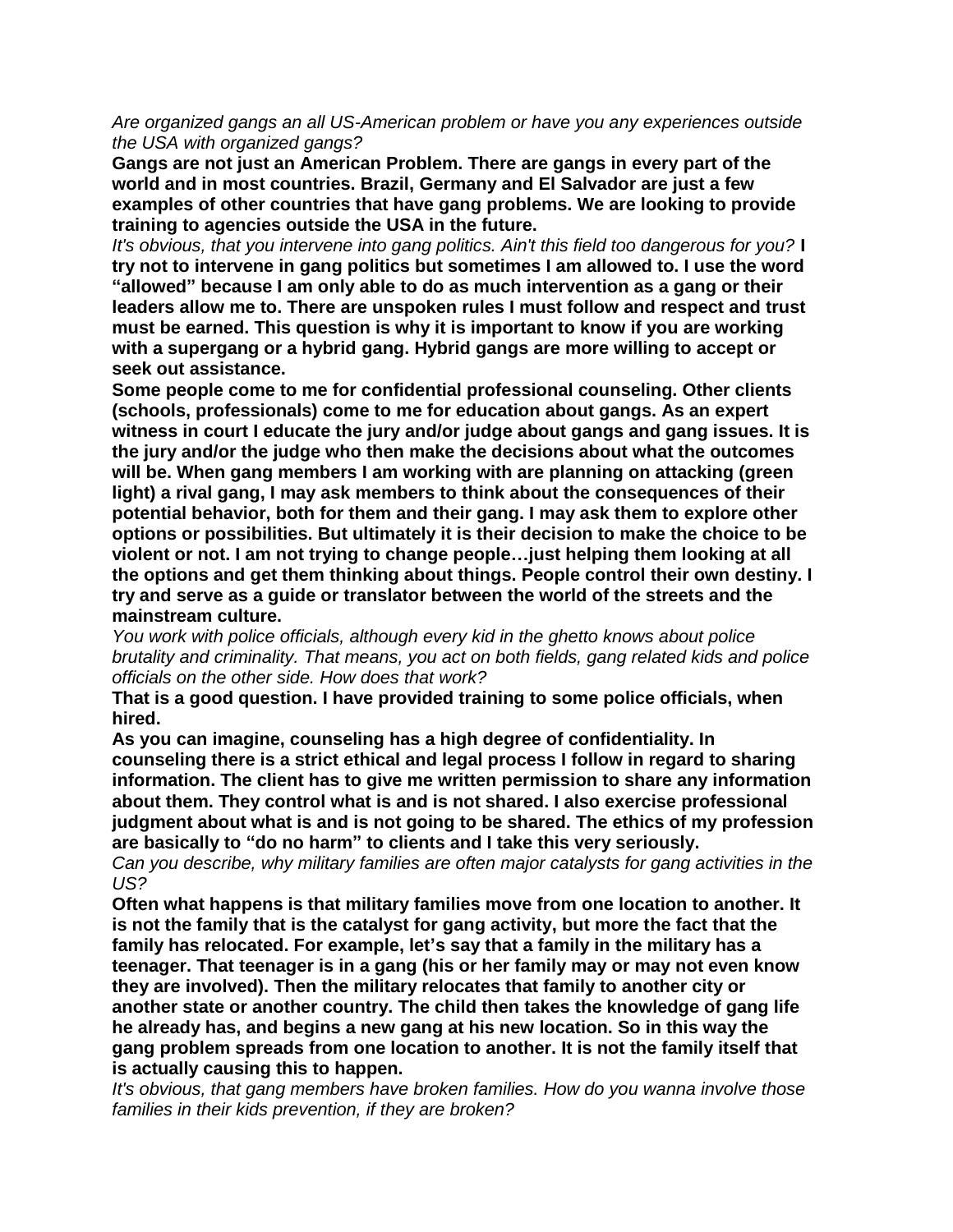**I don"t believe in the word broken when talking about human beings. That word implies that they are somehow "less than." Some gang members come from two parent households and some come from one parent households. Some come from households where they have been raised by a grandparent, or extended family. Some families and family members need professional counseling to help them establish ways of relating that are more helpful to them. Some families need to be educated on gangs and gang issues. Other families might be multigenerational gang members themselves. Each family has to be worked with on a case by case basis. Most of the families I have worked with are families that care about their children. They don"t want to see their children "going down the wrong path" but they just do not know how to help their children. I think it is important to have parent support groups where they can hear from other parents how problems can be handled. The professional facilitator of these groups can also provide ideas and support for parents. Counseling is also very important for families. The family members need to learn how to relate to one another with respect and understanding. And sadly, some children might be better off away from their family and living elsewhere. In these cases it is important to support the young person as much as possible.**

*You say, kids writing graffiti can be a warning sign for possible gang activities. We know graffiti as part of the hiphop culture. Hiphop has a positive message with no violence. We battle with rhymes, turntables, cans and breakdance moves. So how can graffiti be a warning sign for gang activities?*

**All graffiti is not gang graffiti. We have random youth, taggers, tag-bangers and gang members all writing graffiti. However, some graffiti is gang graffiti. Gang graffiti tells us what gang is at war with whom, what gang is in a control of a neighborhood, who is at risk of attack (green light), and if the re are any gang truces in the neighborhood. Once a person can read graffiti it gives them a wealth of information about what is occurring in that neighborhood. Gang graffiti is a way to communicate.**

**If a parent"s child all of a sudden starts writing this way when they never did before, that** *can be an* **indicator they may be gang involved or gang exposed. Graffiti in and of itself does not mean someone is a gang member.**

*Which type of kid is endangered by listening to gangster rap? For a kid in the ghetto, the lyrics are reality. For someone like us, it's an outcry of the ghetto, to be heard.*

**Why do you think kids are endangered by rap? I think our youth, especially in the inner cities, are much more endangered by lack of employment opportunities, lack of affordable housing, lack of quality equal education, lack of medical care and lack of hope. I am not sure what "for someone like us means" in your question but it does bring to the forefront the problem seems to be an "us and them" mentality. As long as it is not "us" being killed daily in street gang crime, then we don"t have to address it. As long as it is not "us" being imprisoned at disproportional rates then we won"t address the problem. But as soon as these issues start to creep into "our" neighborhood then something will be done. Money will then be poured into programs to help. Rap is not the problem. Rap seems to be telling us what the real problem is. There are very poignant messages being delivered by Kanye West, (West Coast) Kam, Eminem, Dr Dre and other rappers. In the 1960"s there was a fear that rock music and Elvis Pressley would cause the world to come to an end. It didn"t happen. I see the same thing happening with rap music. Rap didn"t cause the evil. Evil happens when "good men do nothing" (Edmund Burke).**